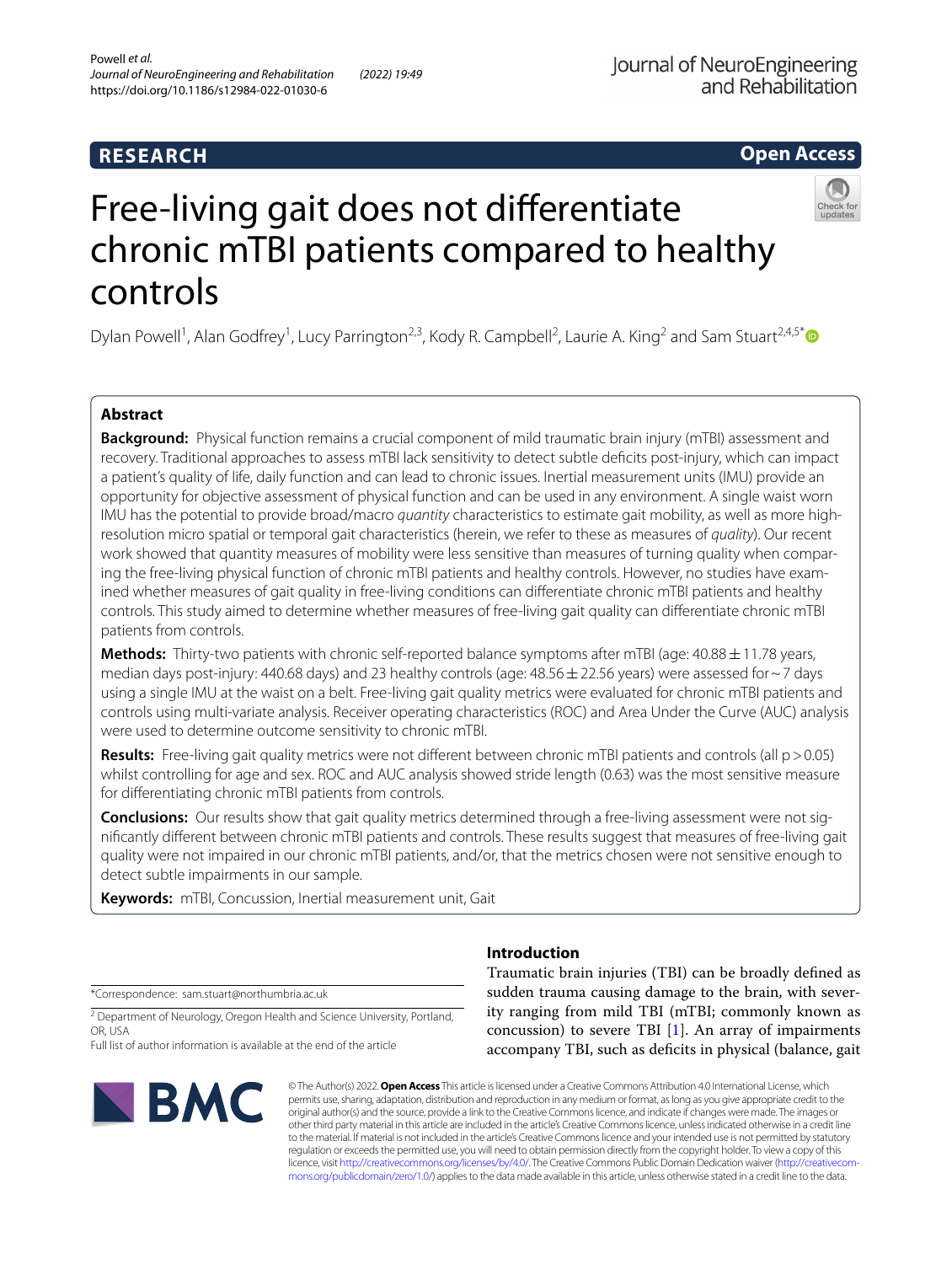and turning) [\[2](#page-6-1), [3](#page-6-2)], psychological (cognitive impairments and symptoms)  $[4]$ , and sensory function (visual or vestibular deficits)  $[5]$  $[5]$ . Such deficits can be subtle and diffcult to detect in mTBI and may persist for long periods after the initial injury (e.g.,>3 months). Chronic symptoms post-mTBI can signifcantly impact quality of life and daily function, which can lead to prolonged issues/ symptoms [\[6](#page-6-5)]. Physical impairments are especially prevalent in mTBI, with eight out of ten people with acute mTBI reporting balance impairments within a few days of the injury and three out of ten reporting longer-term (chronic) balance or gait impairments  $[5, 7, 8]$  $[5, 7, 8]$  $[5, 7, 8]$  $[5, 7, 8]$  $[5, 7, 8]$  $[5, 7, 8]$ . Therefore, physical testing (balance and gait) remains a crucial component of clinical assessment to quantify impairment across various mTBI timelines [\[9–](#page-6-8)[12\]](#page-6-9). Understanding gait and balance defcits may provide targets for rehabilitation.

Balance impairment is commonly assessed in the acute stage following mTBI [[13,](#page-6-10) [14\]](#page-6-11), primarily using the Balance Error Scoring System (BESS). The BESS requires a clinician to manually record errors each time the patient fails to maintain a balance stance position. However, the sensitivity of the BESS is highly variable due to considerable subjectivity in error counting, which impacts the replicability and validity of results [\[15–](#page-6-12)[18\]](#page-6-13). Additionally, subtle balance deficits may be visually undetectable by a clinician's subjective assessment and therefore unmeasurable. Other physical impairments, such as gait defcits, are often not examined by clinicians following acute mTBI. Tandem gait/walking may be done as part of the Sports Concussion Assessment Tool (SCAT), however clinician observation has been found to miss subtle gait deficits that persist in chronic mTBI patients (i.e. due to low ceiling effect of the test) [[19\]](#page-6-14). To detect subtle gait deficits following mTBI, assessment is typically conducted in research settings with objective laboratory equipment, such as force plates and 3D motion capture [[7,](#page-6-6) [20](#page-6-15)[–23\]](#page-6-16). As such, there have been improvements in objective and instrumented assessment which can yield greater sensitivity than traditional qualitative methods of assessment [[14\]](#page-6-11).

Results from laboratory-based objective gait assessment have found pace-related deficits (stride length and gait speed) in chronic mTBI patients compared with healthy controls [[24\]](#page-6-17), suggesting gait may be a useful diagnostic marker of mTBI. While laboratory studies provide a foundation for evaluating the diferences between healthy and impaired gait, laboratory-centric assessment methods are prescriptive in nature, and may mask subtle mTBI-related deficits that may otherwise occur within habitual (free-living) environments. Accordingly, monitoring gait beyond the laboratory may provide an

opportunity to detect subtle and meaningful defcits following mTBI.

Continuous gait monitoring in free-living environments is becoming more common, due to the widespread use of discrete inertial-based measurement units (IMU), which are the accepted standard for gathering continuous, high-resolution data [[25,](#page-7-0) [26\]](#page-7-1). IMUs can estimate general mobility outcomes (e.g. measures of quantity such as steps per day) or more refned balance, gait and turning outcomes characterising quality of movement within any environment (e.g. stride length or turning speeds) [\[2,](#page-6-1) [14](#page-6-11), [27–](#page-7-2)[30\]](#page-7-3). Our recent work examined freeliving mobility quantity and turning quality measures in chronic mTBI patients and controls. We found turning quality metrics to be more sensitive than mobility quantity metrics to diferentiate groups [[3\]](#page-6-2). Specifcally, those with chronic mTBI had larger, slower and more variable turns during daily life, but had a similar number of steps per day compared with controls [\[3](#page-6-2)]. While that study evaluated turning quality, it did not measure other gait quality metrics such as stride velocity, step length, or swing time. Additionally, while previous studies have examined mTBI gait in research settings, no study to date has comprehensively quantifed free-living gait quality in chronic mTBI patients and healthy controls. Therefore, a gap remains as to whether measures of free-living gait quality are impaired in chronic mTBI patients. Greater understanding of how mobility is afected in free-living environments may uncover useful markers for subtle deficits in chronic mTBI patients.

The aims of this study were therefore to;  $(1)$  explore if free-living gait is impaired in people with chronic mTBI compared with healthy controls, and (2) determine the most sensitive free-living gait quality metrics that diferentiate chronic mTBI patients from controls. We hypothesise that free-living mobility would be impaired in chronic mTBI patients compared to controls, with selective gait quality characteristics sensitive to diferentiate chronic mTBI.

## **Methods**

## **Participants**

Thirty-two symptomatic chronic mTBI patients and 23 healthy controls participated. Participants were recruited as part of a larger study [\[31](#page-7-4)], through posters in athletic facilities, physical therapy clinics, hospitals, concussion clinics, community notice boards, and cafes in and around the Portland, OR metropolitan area. Patient demographics are shown in Table [1.](#page-2-0) Ethical approval was granted by the Oregon Health and Science University (OHSU) and Veterans Afairs Portland Health Care System (VAPORHCS) joint institutional review board with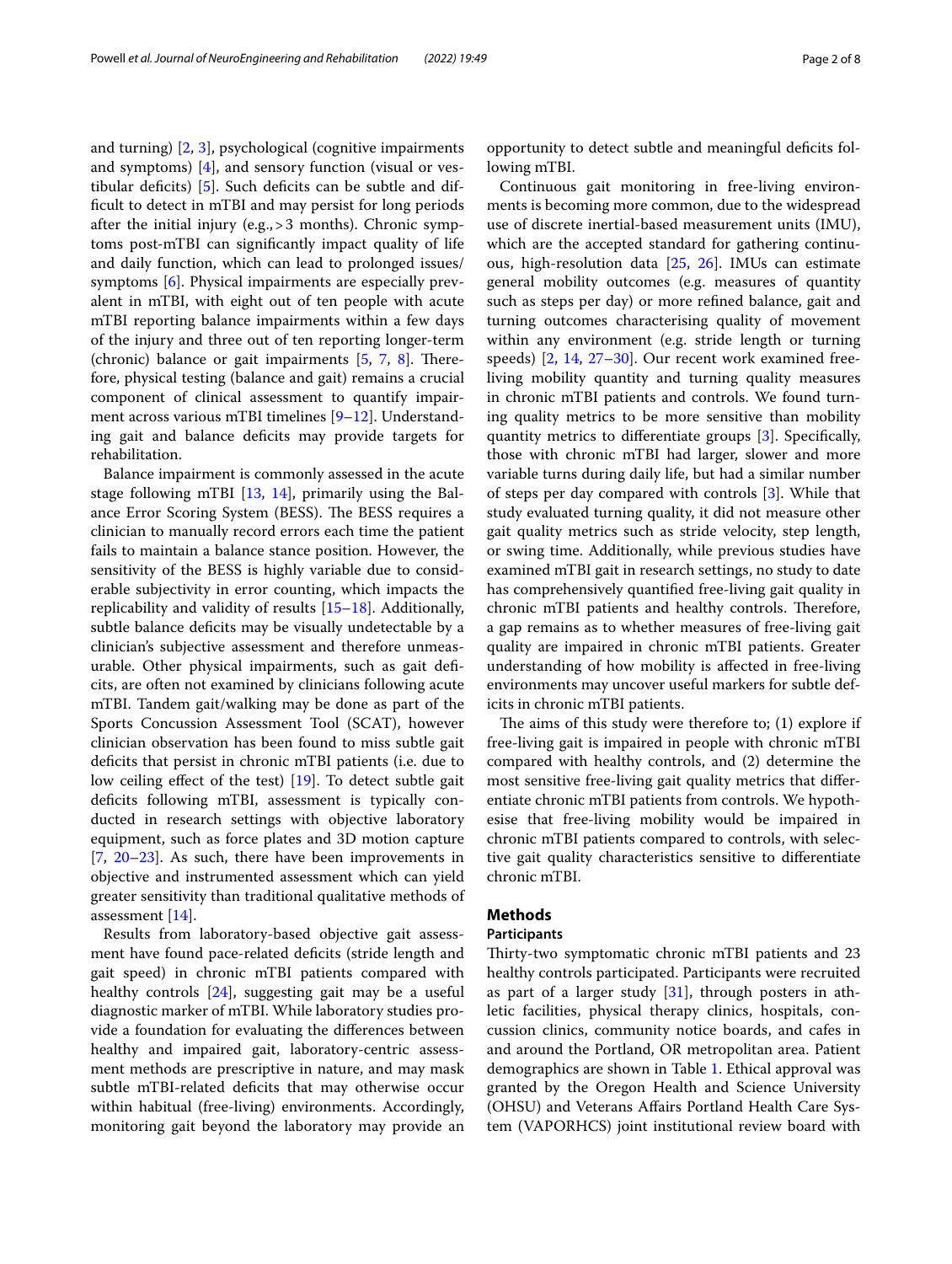|                                | <b>Controls</b><br>$(n=23)$ | mTBI<br>$(n=32)$ | р    |
|--------------------------------|-----------------------------|------------------|------|
| Age (years)                    | 48.56 (22.56)               | 40.88 (11.78)    | 0.11 |
| Sex (male or female) b         | M(6) F(17)                  | M(6) F(26)       | 0.52 |
| Height (cm)                    | 165.46 (8.03)               | 168.51 (9.19)    | 0.22 |
| Mass (kg)                      | 68.03 (15.32)               | 76.17 (18.80)    | 0.25 |
| NSI total score                |                             | 35.88 (13.9)     |      |
| NSI vestibular                 |                             | 5.44 (2.22)      |      |
| NSI somatosensory              |                             | 10 (4.92)        |      |
| NSI cognitive score            |                             | 8.34 (3.89)      |      |
| NSLaffective score             |                             | 10.34 (5.64)     |      |
| Days since injury <sup>a</sup> |                             | 440.68 (700.63)  |      |

<span id="page-2-0"></span>**Table 1** Participant demographics

<sup>a</sup> Median and interquartile range

<sup>b</sup> chi-squared, Mean and standard deviation reported unless otherwise stated. mTBI, mild traumatic brain injury; NSI—neurobehavioral symptom inventory

participants providing written informed consent before commencing the study.

## **Inclusion and exclusion criteria**

Participants were included in the chronic mTBI group if they had had a diagnosis of mTBI based upon Veteran Health Administration (VHA)/Department of Defense (DoD) [\[32\]](#page-7-5) criteria and who were greater than three months post mTBI with self-reported balance impairments. The control group consisted of those who had no history of brain injury in the last year. Additionally, mTBI patients were required to have minimal to no cognitive defcits as determined by the Short-Blessed Test (score  $\leq$  8) [\[33\]](#page-7-6) and no peripheral vestibular or oculomotor pathology preceding their mTBI. Participants were excluded if they had any musculoskeletal injury which could impair their gait or balance or a recent history of moderate or severe substance abuse.

## **Gait analysis**

Participants were asked to wear an IMU for 7 days, and participants with less than 3 days were excluded from analysis, in line with previous studies [[3,](#page-6-2) [34,](#page-7-7) [35\]](#page-7-8). Participants wore a compact  $(L \times W \times H: 43.7 \times 39.7 \times 13.7$  mm, 128 Hz) and lightweight  $( $25 \text{ g}$ )$  IMU (previously validated  $[36-38]$  $[36-38]$  $[36-38]$ ) attached to a belt (128 Hz, Opal V1, APDM Inc., Portland, OR) that contained an accelerometer  $(\pm 16 \text{ g}, \pm 200 \text{ g})$  and gyroscope  $(\pm 2000 \text{ deg/s}).$ Participants wore the IMU around their waist for a minimum of 5 h per day for up to 7 days using the protocol described previously by Fino et al. 2017 [\[31](#page-7-4)] and Stuart et al. 2020 [\[3](#page-6-2)]. Data were stored on the IMU internal storage (8 Gb) and then downloaded via proprietary software (MobilityLab, APDM Inc., Portland, OR) to a laptop. Free-living data were then processed using custom-made and validated MATLAB® (MathWorks Inc, Massachusetts, USA) algorithms to estimate 12 free-living gait quality metrics [\[34](#page-7-7), [35](#page-7-8), [39,](#page-7-11) [40](#page-7-12)].

## *Gait*

Free-living measures of gait quality were calculated using a bespoke MATLAB® algorithm as follows. The waist worn IMU was used to examine orientation and periods of static and dynamic activity [\[39](#page-7-11), [40](#page-7-12)]. Subsequently, the latter were examined for initial and fnal foot contact events within the gait cycle via the continuous wavelet transform [[41](#page-7-13)], where a bout/period of walking was predefned by a time period of between 0.25 and 2.25 s and  $\geq$  3 steps [\[42](#page-7-14)]. For the purposes of this study, a movement bout was classified as  $>10$  s. Gait quality metrics included mean; stance time (seconds, s), step time(s), stride time (s), swing time (s), stride length (centimetres, cm), stride velocity (cm/second,  $cms^{-1}$ ) and coefficient of variation (CV) of these measures.

## **Self‑reported symptoms**

Chronic mTBI patients completed the Neurobehavioral Symptom Inventory (NSI) which is widely used in the assessment of mTBI symptoms  $[24, 43]$  $[24, 43]$  $[24, 43]$ . The NSI is composed of 22 items within the questionnaire and recorded on a fve-point Likert scale, with higher scores indicating more severe symptoms. The maximum a participant can score is 88. The NSI and subscales  $[44]$  $[44]$  have acceptable reliability in characterising presence and tracking severity of symptoms in TBI  $[44, 45]$  $[44, 45]$  $[44, 45]$  $[44, 45]$ . The NSI remains the cornerstone of clinical symptom assessment and was determined as the appropriate method to capture selfreported impairments in the chronic mTBI patients.

## **Statistical analysis**

Data were analysed in SPSS (v23, IBM) and R studio (Boston, MA, USA). All data were normally distributed as assessed with Shapiro-Wilks tests and therefore parametric tests were used. Independent t-tests were performed comparing demographic information between mTBI and control groups. To compare free-living gait quality metrics between chronic mTBI patients and controls, we used separate multivariate analysis of covariance (MANCOVA). MANCOVA was used to control for sex and age  $[4, 46]$  $[4, 46]$  $[4, 46]$ .

To estimate which gait quality metrics diferentiated chronic mTBI patients from controls, we used receiver operating characteristic (ROC) and area under the curve (AUC) analysis. ROC analysis provides a trade-of between specifcity and sensitivity between the various free-living gait quality metrics and binary classifcation of either mTBI patients and healthy control. Statistical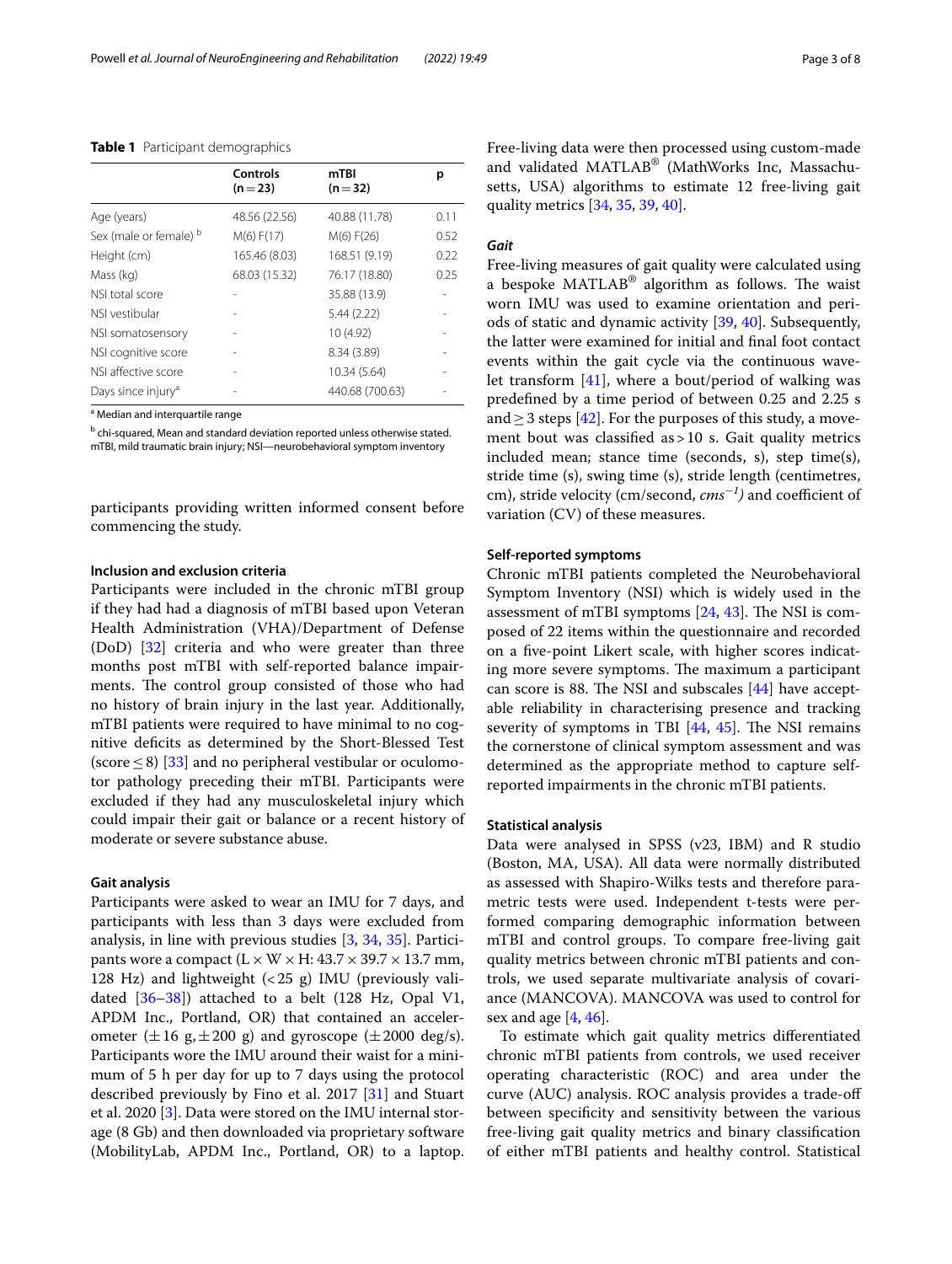signifcance was determined at *p*<*0.05 (two-tailed)* unless otherwise stated. Bonferroni corrected signifcance values were applied for multiple comparisons in free-living gait quality measures  $(p < 0.002)$ . Effect sizes were interpreted as small *(0.01)*, medium (*0.06*), and large *(0.14)* as previously described [[47](#page-7-19)].

## **Results**

## **Demographics and clinical assessments**

Demographic characteristics are presented in Table [1](#page-2-0) for age (years), height (cm), mass (kg) and the number of days since injury and NSI for the mTBI group only. In our mTBI cohort, NSI total score was moderately high (5th to 9th percentile) compared to previously published normative mTBI scores, demonstrating that our chronic mTBI group was still symptomatic at least more than 3 months after injury [[44\]](#page-7-16).

## **Adherence to IMU device**

Participants were asked to wear the IMU-based device for 7 days, but compliance was variable across both groups with several mTBI ( $n=16$ ) and control ( $n=13$ ) participants wearing the sensor for less than 7 days. Specifcally, the mean number of days that the IMU was worn was 6.8  $(\pm 2.4)$  days in the mTBI group and 6.04  $(\pm 2.0)$  days in the control group.

## **Group diferences in free‑living gait quality measures**

When controlling for age and sex, there were no signifcant diferences in measures of free-living gait quality between chronic mTBI patients (*p*>*0.05*) and controls. Descriptive data for free-living gait quality metrics are provided in Table [2](#page-3-0).

## **Sensitivity and specifcity of free‑living gait metrics**

Figure [1](#page-4-0) shows the receiver operating characteristics (ROC) analysis for the top four gait quality metrics (AUC>0.51). Free-living gait quality (mean AUC: 0.51) was considered poor at diferentiating chronic mTBI patients from controls (AUC>0.50, Table [2](#page-3-0)).

## **Discussion**

This study progresses our previous work  $[3]$  $[3]$ , which examined free-living activity quantity and turning quality measured by a single IMU in those with chronic mTBI compared to healthy controls. Free-living mobility assessment in mTBI is still an emerging research area, but results from other neurological conditions (e.g. Parkinson's disease) suggest that impaired gait occurs in parallel with neurological dysfunction  $[48]$  $[48]$ . However, results in this study indicated that free-living gait quality was not signifcantly diferent between our samples of chronic mTBI patients and healthy controls (when controlling for age and gender). The absence of significant differences in this study are likely multifactorial and could involve both inherent limitations of self-reporting of balance issues, and the chronicity of this mTBI cohort. However, assessment of free-living mobility in chronic mTBI may still allow for improved diagnostics and monitoring of recovery within real-world environments, which is unachievable using analog (non-digital) approaches or laboratory-based assessments only, but further research

<span id="page-3-0"></span>**Table 2** Free-living gait quality metrics; group differences whilst controlling for age and sex, Area under the Curve (AUC)

| Free-living gait metric                     | mTBI ( $n = 32$ ) mean<br>(S.D.) | Controls ( $n = 23$ ) mean F |      | p    | $\eta_p^2$ | <b>AUC</b> |
|---------------------------------------------|----------------------------------|------------------------------|------|------|------------|------------|
|                                             |                                  | (S.D.)                       |      |      |            |            |
| Mean stance time (seconds, s)               | 0.83(0.05)                       | 0.85(0.09)                   | 0.19 | 0.66 | 0.00       | 0.44       |
| Mean step time (s)                          | 0.70(0.05)                       | 0.73(0.09)                   | 0.21 | 0.65 | 0.00       | 0.44       |
| Mean stride time (s)                        | 1.41(0.10)                       | 1.45(0.18)                   | 0.21 | 0.65 | 0.00       | 0.44       |
| Mean swing time (s)                         | 0.58(0.05)                       | 0.60(0.09)                   | 0.22 | 0.64 | 0.00       | 0.44       |
| Mean stride length (centimetres, cm)        | 74.01 (4.10)                     | 72.68 (3.60)                 | 2.84 | 0.10 | 0.05       | 0.63       |
| Mean stride velocity (cms <sup>-1</sup> )   | 105.59 (8.88)                    | 101.34 (11.47)               | 1.37 | 0.25 | 0.03       | 0.60       |
| Stance time variability CV (s)              | 0.20(0.01)                       | 0.21(0.02)                   | 0.03 | 0.87 | 0.00       | 0.49       |
| Step time variability CV (s)                | 0.20(0.01)                       | 0.20(0.02)                   | 0.10 | 0.75 | 0.00       | 0.48       |
| Stride time variability CV (s)              | 0.22(0.01)                       | 0.22(0.01)                   | 0.35 | 0.56 | 0.01       | 0.51       |
| Swing time variability CV (s)               | 0.20(0.01)                       | 0.21(0.02)                   | 0.13 | 0.72 | 0.00       | 0.47       |
| Step length variability CV (s)              | 18.62 (1.18)                     | 18.32 (0.96)                 | 2.30 | 0.14 | 0.04       | 0.61       |
| Step velocity variability CV ( $cms^{-1}$ ) | 36.90 (3.11)                     | 35.48 (4.08)                 | 1.18 | 0.28 | 0.02       | 0.60       |

Bolded p values; p < 0.05 (Bonferroni corrected p value 0.002). Group analysis of covariance results controlling for age and sex. mTBI, mild traumatic brain injury; S.D., standard deviation; CV, coefficient of variation, η $_{\rm p}^{\rm 2}$  partial eta squared of effect size, F Wilks′ λ,

AUC>0.50 in italics and bold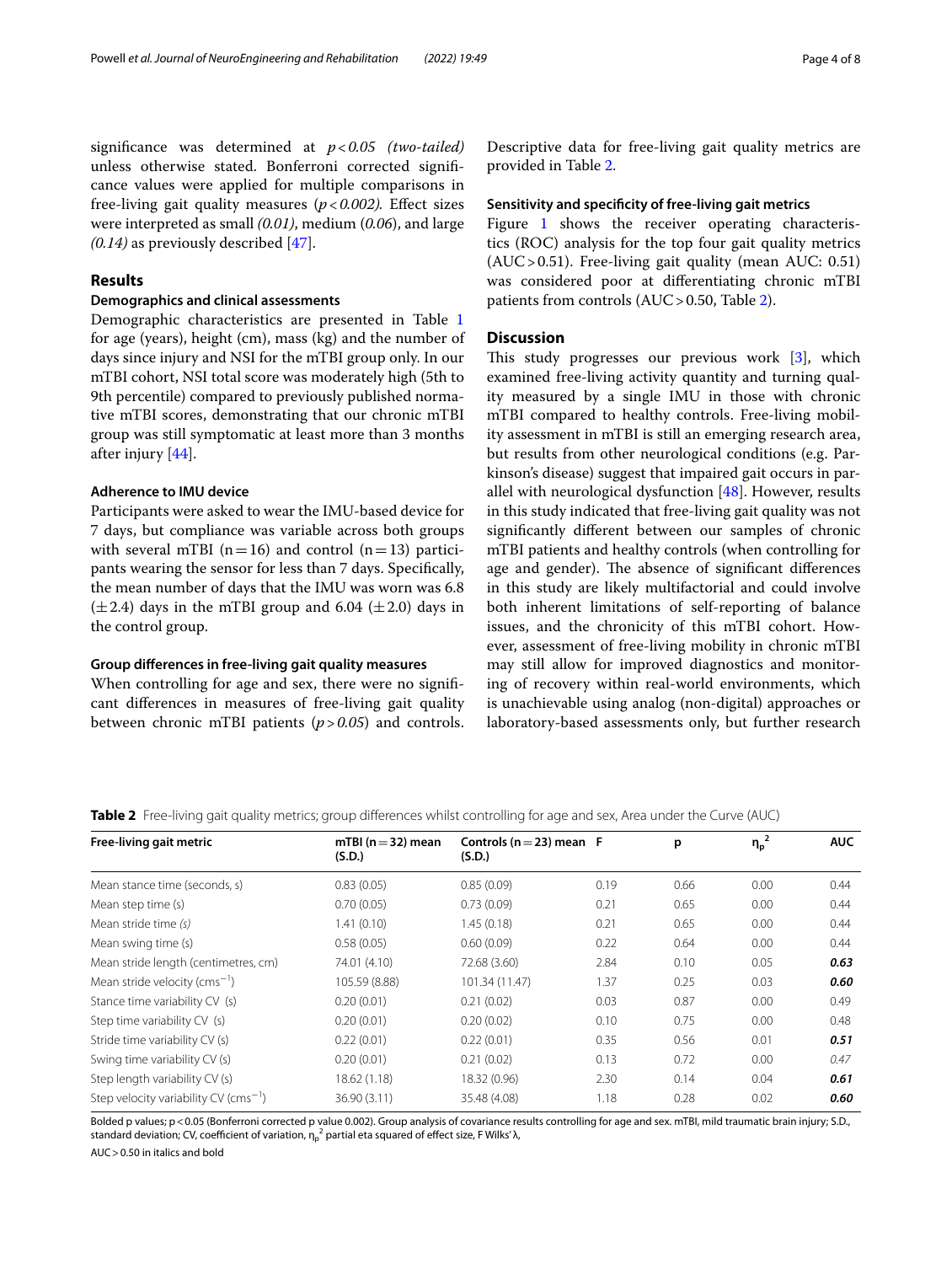

<span id="page-4-0"></span>with longitudinal assessments following the initial injury would be required.

## **Free‑living gait quality measures are not impaired in chronic mTBI patients**

Our results show that free-living gait quality metrics were not diferent between chronic mTBI and control groups, which is surprising given this cohort had selfreported balance deficits. Overall research into chronic mTBI has yet to gain consensus on what specifc measures can diferentiate healthy people from those with mTBI [\[24](#page-6-17)]. Indeed some laboratory-based studies have found pace-related deficits (stride length and gait speed) while other studies have found no diferences outside of the acute timeframe  $(>10$  days) [\[2](#page-6-1)]. Laboratory gait assessment does allow for more controlled assessment of complex tasks (e.g. dual-task, obstacle avoidance, etc.), which may be required to elicit or provoke gait deficits in chronic mTBI [[2,](#page-6-1) [49](#page-7-21)]. For example, dual-task laboratory assessment in people with chronic mTBI can reveal gait deficits in rhythm (stride time)  $[24]$  $[24]$ . However, complex laboratory tasks fail to fully replicate free-living environments where motor, cognitive and sensory function are continuously challenged [[50\]](#page-7-22). Given these challenges in free-living environments, we were surprised that our

measures of gait quality did not suggest impaired mobility in this chronic mTBI cohort.

The lack of significant differences and low effect sizes in gait quality measures between chronic mTBI patients and healthy controls may be related to the considerable chronicity (median 1.2 years post-injury) of this mTBI cohort. This duration may have resulted in the cohort developing chronic compensatory strategies over time to replicate 'normal' gait patterns during walking in their daily life. To fully understand this, future research should test participants in both the laboratory under complex conditions (e.g., dual-task, obstacle walking, turns course etc.) and in free-living environments longitudinally from the time of initial injury to better understand how gait changes acutely after mTBI and into more chronic stages. Similarly incorporating assessment of turning, which is a more complex task that is difficult to compensate for, may also reveal subtle mobility deficits [[24,](#page-6-17) [28](#page-7-23), [51](#page-7-24)]. Overall, there is no defnitive way of objectively understanding the reasons for lack of diferences in free-living gait quality between our cohorts of chronic mTBI patients and healthy controls. There are many unknown factors and contexts that afect free-living assessments. For example, here the environments participants were regularly walking in, the surfaces they walked on, or the types of terrain encountered were all unknown and such heterogeneity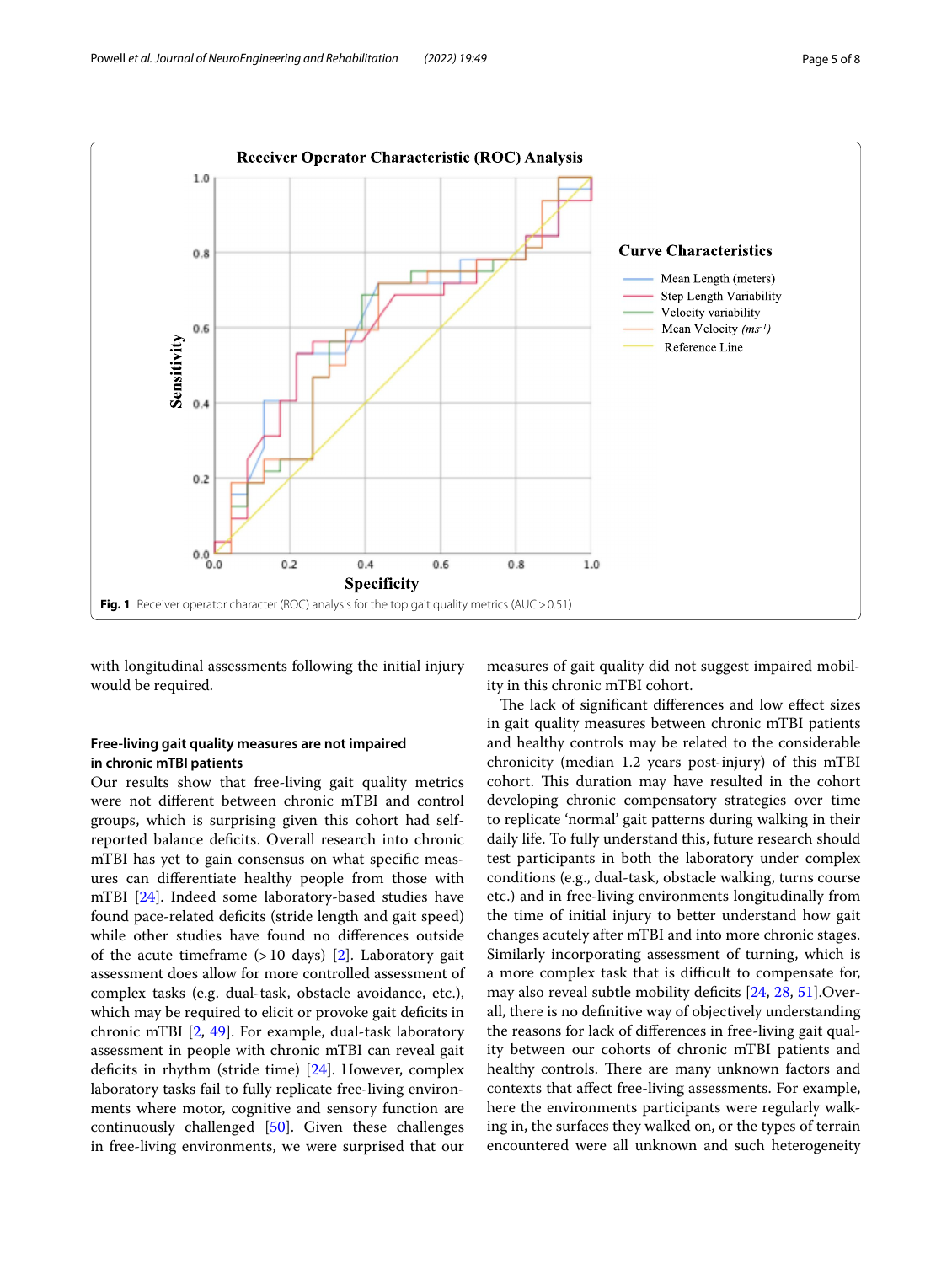could impact results [[52](#page-7-25)]. Equally, it is not possible to quantify the usual free-living mobility habits of the participants or to determine if this chronic mTBI cohort displayed any compensatory behaviour strategies (e.g., refraining from talking or performing other tasks whilst walking) that could further impact results. The introduction of egocentric video recordings of free-living mobility may enable greater insight and a robust reference to better understand the context of environments [[53\]](#page-7-26). If used in conjunction with objective free-living IMU assessment, video data could yield even greater contextual understanding of free-living gait performance and any compensatory behaviour mTBI patients display within an environment.

## **Strengths and limitations**

Digital technologies such as IMU's have many advantages over traditional methods of assessment including objectivity and continuous data collection. The primary strength of this study was the use of a single IMU to objectively measure free-living gait quality in chronic mTBI patients and controls; the use of a single device and assessment within usual daily life means that subjects had low research burden [\[54\]](#page-7-27). We also quantifed useful gait quality metrics from clinical-based conceptual models from neurological-based research. Although use of a single IMU alone on the lower back facilitated more rapid data collection and reduced burden, it fails to quantify other useful gait characteristics which may provide more insight to dynamic postural control and environmental information i.e., step width and step width variability arising from uneven terrain  $[55]$  $[55]$  $[55]$ . Thus, future research should investigate additional gait characteristics (based on conceptual gait models) with e.g., multiple IMU's (on the feet) or a video-based wearable for a more informed free-living assessment. While the authors are not currently aware of any IMU-based technology to quantify step width during free-living, a computer vision approach has been suggested from a wearable camera [[53\]](#page-7-26). Additionally, the outcome measures presented are primarily research-orientated, requiring a great deal of time-consuming post-processing and checking, which is based on prior experience of inertial data  $[56, 57]$  $[56, 57]$  $[56, 57]$  $[56, 57]$ . Therefore, there are needs to refne and deploy software that clinicians and patients can easily navigate, which would allow more widespread uptake and use by health professionals [\[57\]](#page-7-30).

No power calculation was used in this study as it was based as an exploratory study with opportunistic sampling. This may have limited the strength of any conclusions drawn and should be taken with caution. Future research should aim to utilise power calculations to ensure sufficient sample size and ability to detect small diferences in results. Participants were assessed for  $\sim$  7 days using a single IMU attached to a waist belt. However variation in the exact length of time participants wore wearables (minimum three days) could introduce diferences and therefore not refect true habitual free-living mobility as used in other studies [\[48,](#page-7-20) [58](#page-7-31)]. Using multiple IMUs may provide more detailed spatial and temporal data for turning, balance and gait as used in previous studies  $[24]$ , but this carries different limitations; such as longer data download, processing complexity and increased wearer burden, limiting the practical or clinical application. This trade-off should be considered in future studies as a potential improvement to the assessment protocol. [\[59,](#page-7-32) [60](#page-7-33)].

There were some additional limitations to this study. First, a more detailed demographic profle could be reported in future studies to derive further inferences about the free-living mobility results or underlying physiological mechanisms for persistent symptom and mobility deficits  $[24]$  $[24]$ . For example, the symptom questionnaires were limited to NSI that were only completed by the mTBI cohort, which limited any useful comparisons and inference on the relationship between groups [[3\]](#page-6-2). Second, balance problems in the chronic mTBI group were self-reported with no baseline or robust analysis done to quantify the magnitude of impairment [[3\]](#page-6-2), with the many factors such as the previous history of mTBI and evidence of abnormal neuroimaging omitted [\[4](#page-6-3), [61](#page-7-34)]. Third, the differences in this mTBI cohort's chronicity are likely to limit the direct comparison with other studies. Our study's cohort was chronic with a median postinjury time greater than 1-year, which compared to other studies examining people post-mTBI is a longer time since injury [[24](#page-6-17), [62\]](#page-7-35).

## **Conclusions**

Our results demonstrate that free-living IMU-based gait quality metrics were not signifcantly diferent between patients with chronic mTBI and healthy aged-matched controls. Despite a lack of signifcant fndings herein, we feel that there is value in undertaking free-living mobility assessments. This study has highlighted that a single IMU can obtain a wealth of continuous free-living gait quality measures in people with symptomatic chronic mTBI and healthy controls. While this exploratory study indicated no between group diferences, we feel that this work provides a foundation for future work in this area, where a-priori power and sample size are controlled. When considering the results of this study with our previous fndings [\[3](#page-6-2)], we advocate that assessments of free-living mobility should include both measures of gait and turning quality. Future research should also focus on (i) additional gait characteristics from conceptual gait models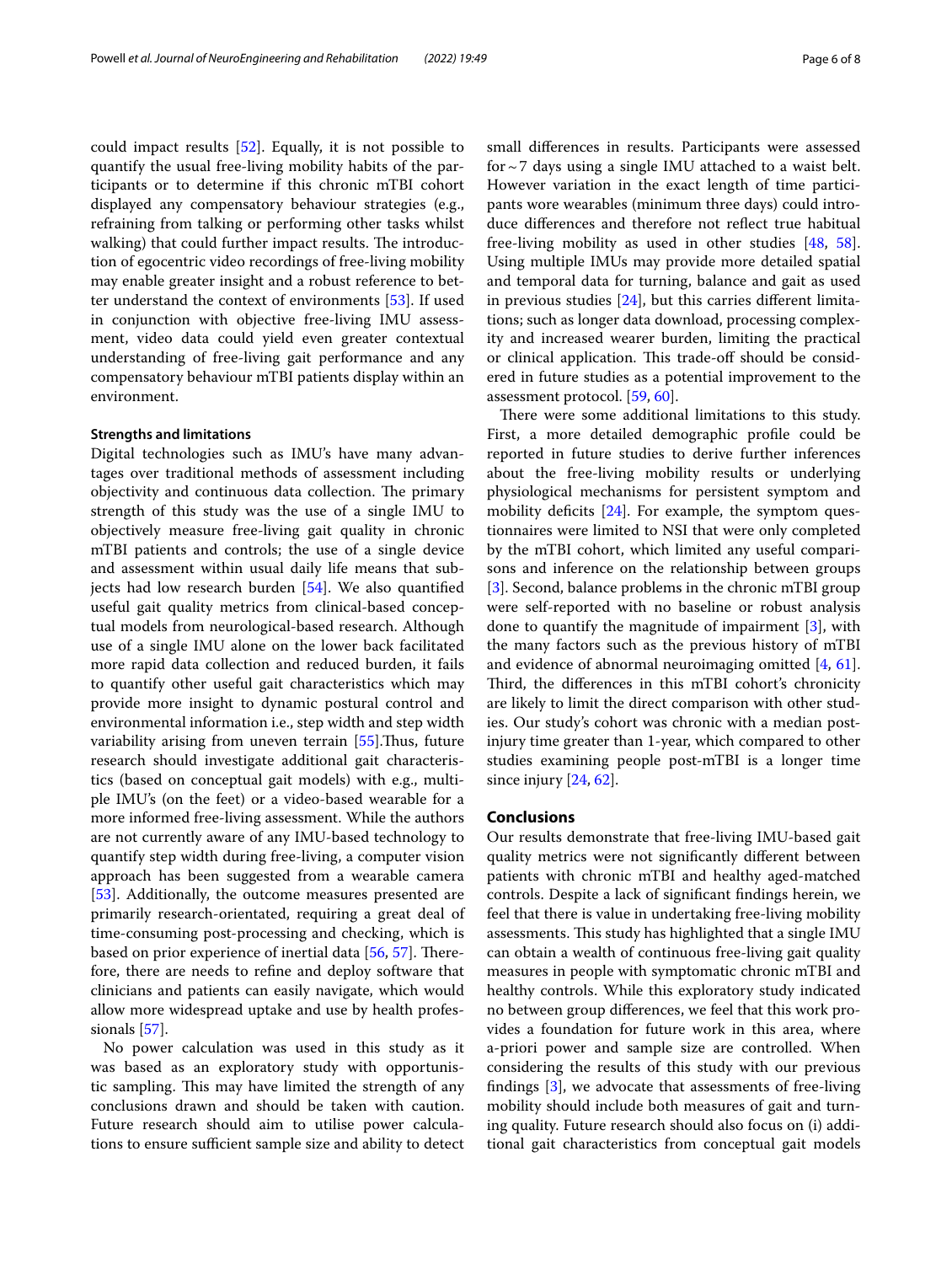and (ii) longitudinal analysis of chronic mTBI patients during diferent stages of recovery (acute to chronic) to holistically monitor mobility impairments and recovery. Improving objectivity in mTBI assessment will result in greater understanding of injury progression, recovery, and rehabilitation across a variety of clinical settings.

#### **Acknowledgements**

The authors would like to that all those who volunteered for the study.

#### **Author contributions**

DP was responsible for writing the manuscript, editing, statistical and data analysis. AG was responsible for data analysis, editing and reviewing the manuscript. LP, KRC and LAK were responsible for data collection and reviewing the manuscript. SS was responsible for data analysis, writing, statistical analysis and reviewing the manuscript. All authors read and approved the fnal manuscript.

#### **Funding**

This work was supported by the Assistant Secretary of Defense for Health Afairs under Award No. W81XWH-15-1-0620. Opinions, interpretations, conclusions and recommendations are those of the author and are not necessarily endorsed by the Department of Defense. D Powell is supported by a Northumbria University doctoral research programme and the Private Physiotherapy Education Foundation (PI Powell: PPEF#349, RPJ03732) and (PI Stuart PPEF#368). Dr Stuart is supported by research funding from the Parkinson's Foundation via a post-doctoral fellowship and clinical research award (PF-FBS-1898, PF-CRA-2073).

#### **Availability of data and materials**

De-identifed data generated from this study will be deposited into the Federal Interagency Traumatic Brain Injury Research (FITBIR) Informatics System.

## **Declarations**

#### **Ethics approval and consent to participate**

Ethical approval was granted by the Oregon Health and Science University (OHSU) and Veterans Affairs Portland Health Care System (VAPORHCS) joint institutional review board with participants providing written informed consent before commencing the study.

#### **Consent for publication**

Not applicable.

#### **Competing interests**

All authors declare that they have no competing interests.

#### **Author details**

<sup>1</sup> Department of Computer and Information Sciences, Northumbria University, Newcastle-upon-Tyne, UK. <sup>2</sup> Department of Neurology, Oregon Health and Science University, Portland, OR, USA. <sup>3</sup> Department of Dietetics, Human Nutrition and Sport, La Trobe University, Victoria, Australia. <sup>4</sup> Department of Sport, Exercise and Rehabilitation, Northumbria University, Newcastle-upon-Tyne NE1 8ST, UK. <sup>5</sup> North Tyneside Hospital, Northumbria Healthcare NHS Foundation Trust, North Shields, UK.

## Received: 21 July 2021 Accepted: 18 May 2022 Published online: 26 May 2022

#### **References**

<span id="page-6-0"></span>1. National Institute of Neurological Disorders. Traumatic Brain Injury Information Page|National Institute of Neurological Disorders and Stroke. 2019. [https://www.ninds.nih.gov/Disorders/All-Disorders/Traumatic-](https://www.ninds.nih.gov/Disorders/All-Disorders/Traumatic-Brain-Injury-Information-Page)[Brain-Injury-Information-Page](https://www.ninds.nih.gov/Disorders/All-Disorders/Traumatic-Brain-Injury-Information-Page)

- <span id="page-6-1"></span>2. Fino PC, Parrington L, Pitt W, Martini DN, Chesnutt JC, Chou LS, et al. Detecting gait abnormalities after concussion or mild traumatic brain injury: a systematic review of single-task, dual-task, and complex gait. Gait Posture. 2018;157–66
- <span id="page-6-2"></span>3. Stuart S, Parrington L, Martini DN, Kreter N, Chesnutt JC, Fino PC, et al. Analysis of free-living mobility in people with mild traumatic brain injury and healthy controls: quality over quantity. J Neurotrauma. 2020;37:139– 45. <https://doi.org/10.1089/neu.2019.6450>.
- <span id="page-6-3"></span>4. Kenzie ES, Parks EL, Bigler ED, Wright DW, Lim MM, Chesnutt JC, et al. The dynamics of concussion: Mapping pathophysiology, persistence, and recovery with causal-loop diagramming. Front Neurol. 2018;9:1.
- <span id="page-6-4"></span>5. Alsalaheen BA, Mucha A, Morris LO, Whitney SL, Furman JM, Camiolo-Reddy CE, et al. Vestibular rehabilitation for dizziness and balance disorders after concussion. J Neurol Phys Ther. 2010;87–93
- <span id="page-6-5"></span>6. Chu SY, Tsai YH, Xiao SH, Huang SJ, Yang CC. Quality of return to work in patients with mild traumatic brain injury: a prospective investigation of associations among post-concussion symptoms, neuropsychological functions, working status and stability. Brain Inj. 2017;31:1674–82.
- <span id="page-6-6"></span>7. Basford JR, Chou LS, Kaufman KR, Brey RH, Walker A, Malec JF, et al. An assessment of gait and balance defcits after traumatic brain injury. Arch Phys Med Rehabil. 2003;84:343–9.
- <span id="page-6-7"></span>8. Kleffelgaard I, Roe C, Soberg HL, Bergland A. Associations among self-reported balance problems, post-concussion symptoms and performance-based tests: a longitudinal follow-up study. Disabil Rehabil. 2012;34:788–94.
- <span id="page-6-8"></span>9. Godfrey A, Lara J, Del Din S, Hickey A, Munro CA, Wiuff C, et al. iCap: instrumented assessment of physical capability. Maturitas. 2015;82:116–22.
- 10. Alberts JL, Hirsch JR, Koop MM, Schindler DD, Kana DE, Linder SM, et al. Using accelerometer and gyroscopic measures to quantify postural stability. J Athl Train. 2015;50:578–88.
- 11. McCrory P, Meeuwisse W, Dvorak J, Aubry M, Bailes J, Broglio S, et al. Consensus statement on concussion in sport—the 5th international conference on concussion in sport held in Berlin, October 2016. Br J Sport Med. 2017;12:6–11. <https://doi.org/10.1136/bjsports-2017-097699>.
- <span id="page-6-9"></span>12. Stuart S, Hickey A, Morris R, O'Donovan K, Godfrey A. Concussion in contact sport: a challenging area to tackle. J Sport Heal Sci. 2017;6:299–301.
- <span id="page-6-10"></span>13. Bell DR, Guskiewicz KM, Clark MA, Padua DA. Systematic review of the balance error scoring system. Sports Health. 2011;287–95.
- <span id="page-6-11"></span>14. King LA, Mancini M, Fino PC, Chesnutt J, Swanson CW, Markwardt S, et al. Sensor-based balance measures outperform modifed balance error scoring system in identifying acute concussion. Ann Biomed Eng. 2017;45:2135–45.
- <span id="page-6-12"></span>15. Cooper R, Kuh D, Hardy R. Objectively measured physical capability levels and mortality: systematic review and meta-analysis. BMJ. 2010;341:639.
- 16. Cooper R, Kuh D, Cooper C, Gale CR, Lawlor DA, Matthews F, et al. Objective measures of physical capability and subsequent health: a systematic review. Age Ageing 2011;14–23
- 17. Finnoff JT, Peterson VJ, Hollman JH, Smith J. Intrarater and interrater reliability of the balance error scoring system (BESS). PM R. 2009;1:50–4.
- <span id="page-6-13"></span>18. Powell D, Stuart S, Godfrey A. Sports related concussion: an emerging era in digital sports technology. NPJ Digit Med. 2021;4:1–8.
- <span id="page-6-14"></span>19. Howell DR, Osternig LR, Chou LS. Single-task and dual-task tandem gait test performance after concussion. J Sci Med Sport. 2017;20:622–6.
- <span id="page-6-15"></span>20. Chesnutt J, King L, Parrington L, Fino P, Stuart S. Turning the tide: real-world turns are more sensitive to mTBI defcits than daily activity measures. Arch Phys Med Rehabil. 2018;99:e181.
- 21. King LA, Horak FB, Mancini M, Pierce D, Priest KC, Chesnutt J, et al. Instrumenting the balance error scoring system for use with patients reporting persistent balance problems after mild traumatic brain injury. Arch Phys Med Rehabil. 2014;95:353–9. <https://doi.org/10.1016/j.apmr.2013.10.015>.
- 22. Lee H, Sullivan SJ, Schneiders AG. The use of the dual-task paradigm in detecting gait performance defcits following a sports-related concussion: a systematic review and meta-analysis. J Sci Med Sport 2013;2–7
- <span id="page-6-16"></span>23. Schneiders AG, Sullivan SJ, Handcock P, Gray A, McCrory PR. Sports concussion assessment: the effect of exercise on dynamic and static balance. Scand J Med Sci Sport. 2012;22:85–90.
- <span id="page-6-17"></span>24. Martini DN, Parrington L, Stuart S, Fino PC, King LA. Gait performance in people with symptomatic, chronic mild traumatic brain injury. J Neurotrauma. 2021;38:218–24. <https://doi.org/10.1089/neu.2020.6986>.